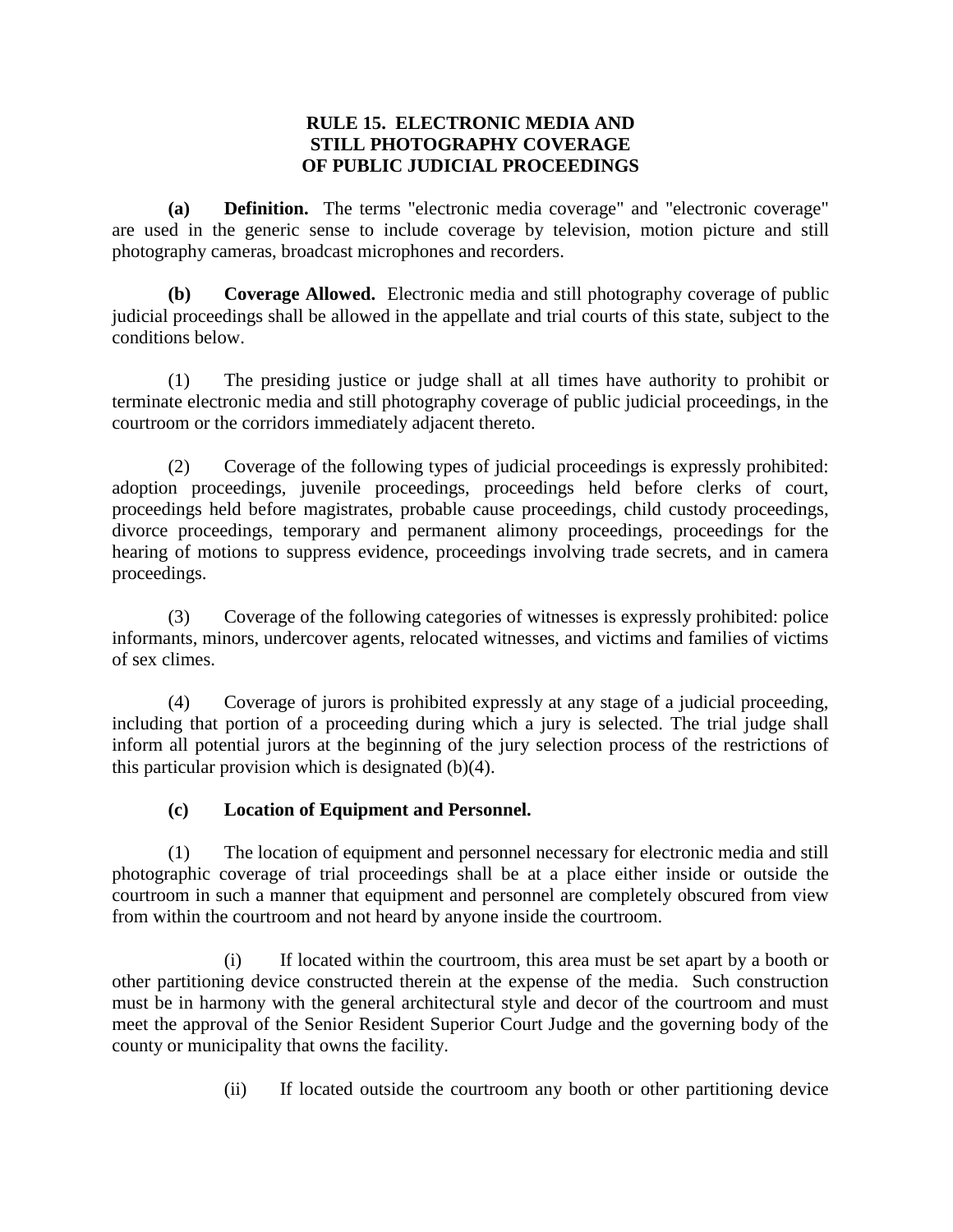must be built so that passage to and from the courtroom will not be obstructed. This arrangement must meet the approval of the Senior Resident Superior Court Judge and the governing body of the county or municipality that owns the facility.

(2) Appropriate openings to allow photographic coverage of the proceedings under these rules may be made in the booth or partitioning device, provided that no one in the courtroom will see or hear any photographic or audio equipment or the personnel operating such equipment. Those in the courtroom are not to know when or if any such equipment is in operation.

(3) The presiding judge may, however, exercise his or her discretion to permit the use of electronic media and still photography coverage without booths or other restrictions set out in Rule  $15(c)(1)$  and  $(c)(2)$  if the use can be made without disruption of the proceedings and without distraction to the jurors and other participants. Such permission may be withdrawn at any time.

(4) Video tape recording equipment which is not a component part of a television camera shall be located in an area remote from the courtroom.

(5) Media personnel shall not exit or enter the booth area or courtroom once the proceedings are in session except during a court recess or adjournment.

(6) Electronic media equipment and still photography equipment shall not be taken into the courtroom or removed from the designated media area except at the following times:

- (i) prior to the convening of proceedings;
- (ii) during the luncheon recess;

(iii) during any court recess with the permission of the presiding justice or judge; and

(iv) after adjournment for the day of the proceedings.

(7) The Chief Justice of the Supreme Court. and the Chief Judge of the Court of Appeals, may waive the requirements of Rule  $15(c)(1)$  and (2) with respect to judicial proceedings in the Supreme Court and in the Court of Appeals, respectively.

## **(d) Official Representatives of the Media.**

(1) This Court hereby designates the North Carolina Association of Broadcasters, the Radio and Television News Directors Association of the Carolinas, and the North Carolina Press Association, as the official representatives of the news media. The governing boards of these associations shall designate one person to represent the television media, one person to represent the radio broadcasters, and one person to represent still photographers in each county in which electronic media and still photographic coverage is desired. The names of the persons so designated shall be forwarded to the Senior Resident Superior Court Judge, the Director of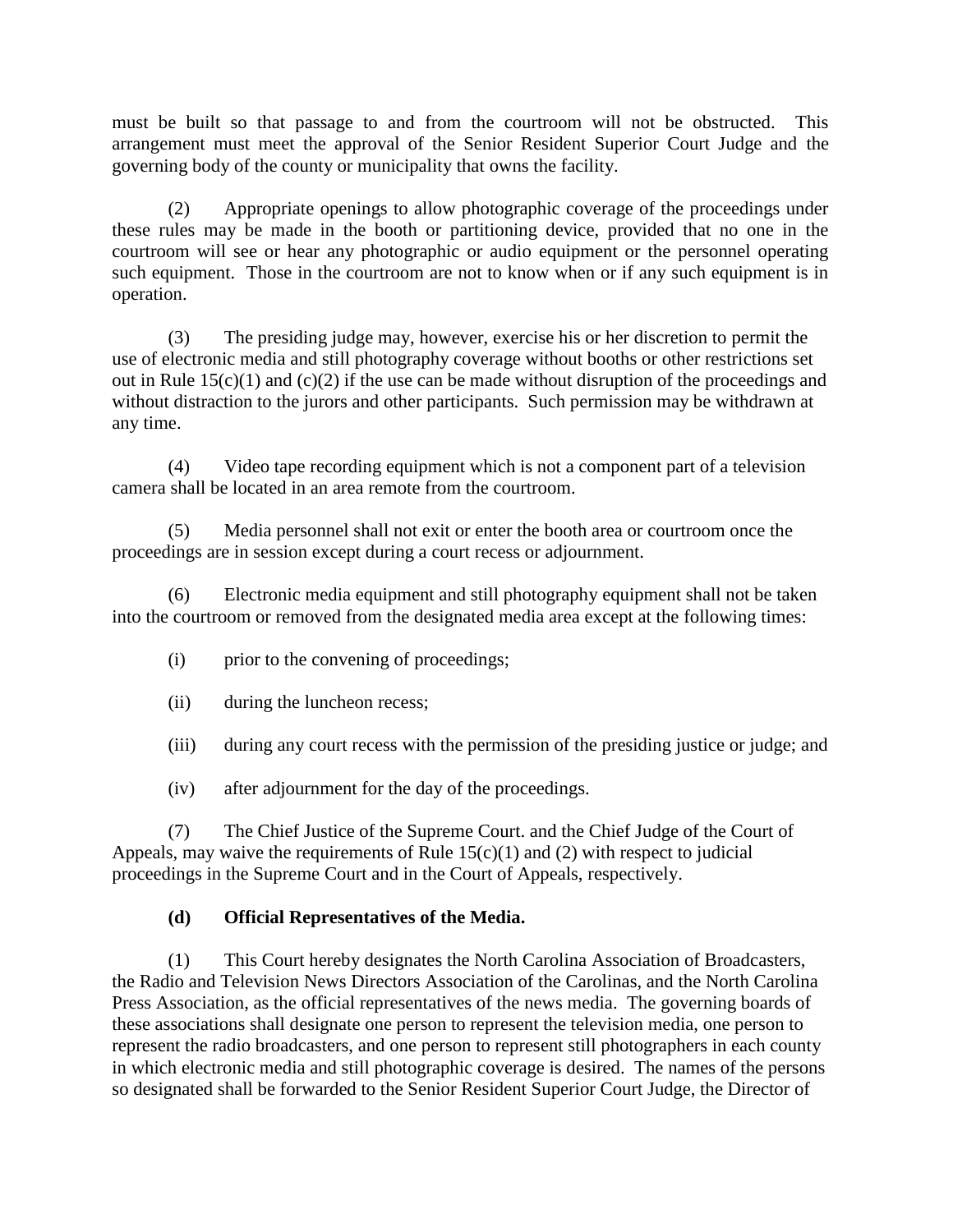the Administrative Office of the Courts, and the county manager or other official responsible for administrative matters in the county or municipality in which coverage is desired. Thereafter, these persons shall conduct all negotiations with the appropriate officials concerning the construction of the booths or partitioning devices referred to above. Such persons shall also be the only persons authorized to speak for the media to the presiding judge concerning the coverage of any judicial proceedings.

(2) It is the express intent and purpose of this rule to preclude judges and other officials from having to "negotiate" with various representatives of the news media. Since these rules require pooling of equipment and personnel, cooperation by the media is of the essence and the designation of three media representatives is expressly intended to prevent presiding judges from having to engage in discussion with others from the media.

# **(e) Equipment and Personnel.**

(1) Not more than two television cameras shall be permitted in any trial or appellate court proceedings.

(2) Not more than one still photographer, utilizing not more than two still cameras with not more than two lenses for each camera and related equipment for print purposes, shall be permitted in any proceeding in a trial or appellate court.

(3) Not more than one wired audio system for radio broadcast purposes shall be permitted in any proceeding in a trial or appellate court. Audio pickup for all media purposes shall be accomplished with existing audio systems present in the court facility. If no technically suitable audio system exists in the court facility, microphones and related wiring essential for media purposes may be installed and maintained at media expense. The microphones and wiring must be unobtrusive and shall be located in places designated in advance of any proceeding by the Senior Resident Superior Court Judge of the judicial district in which the court facility is located. Such modifications or additions must be -approved by the governing body of the county or municipality which owns the facility. Provided, however, hand-held audio tape recorders may be used upon prior notification to, and with the approval of, the presiding judge; such approval may be withdrawn at any time.

(4) Any "Pooling" arrangements among the media required by these limitations on equipment and personnel shall be the sole responsibility of the media without calling upon the presiding judge to mediate any dispute as to the appropriate media representative or equipment authorized to cover a particular proceeding. In the absence of advance media agreement on disputed equipment or personnel issues, the presiding judge shall exclude all contesting media personnel from a proceeding.

(5) In no event shall the number of personnel in the designated area exceed the number necessary to operate the designated equipment or which can comfortably be secluded in the restricted area.

# **(f) Sound and Light Criteria.**